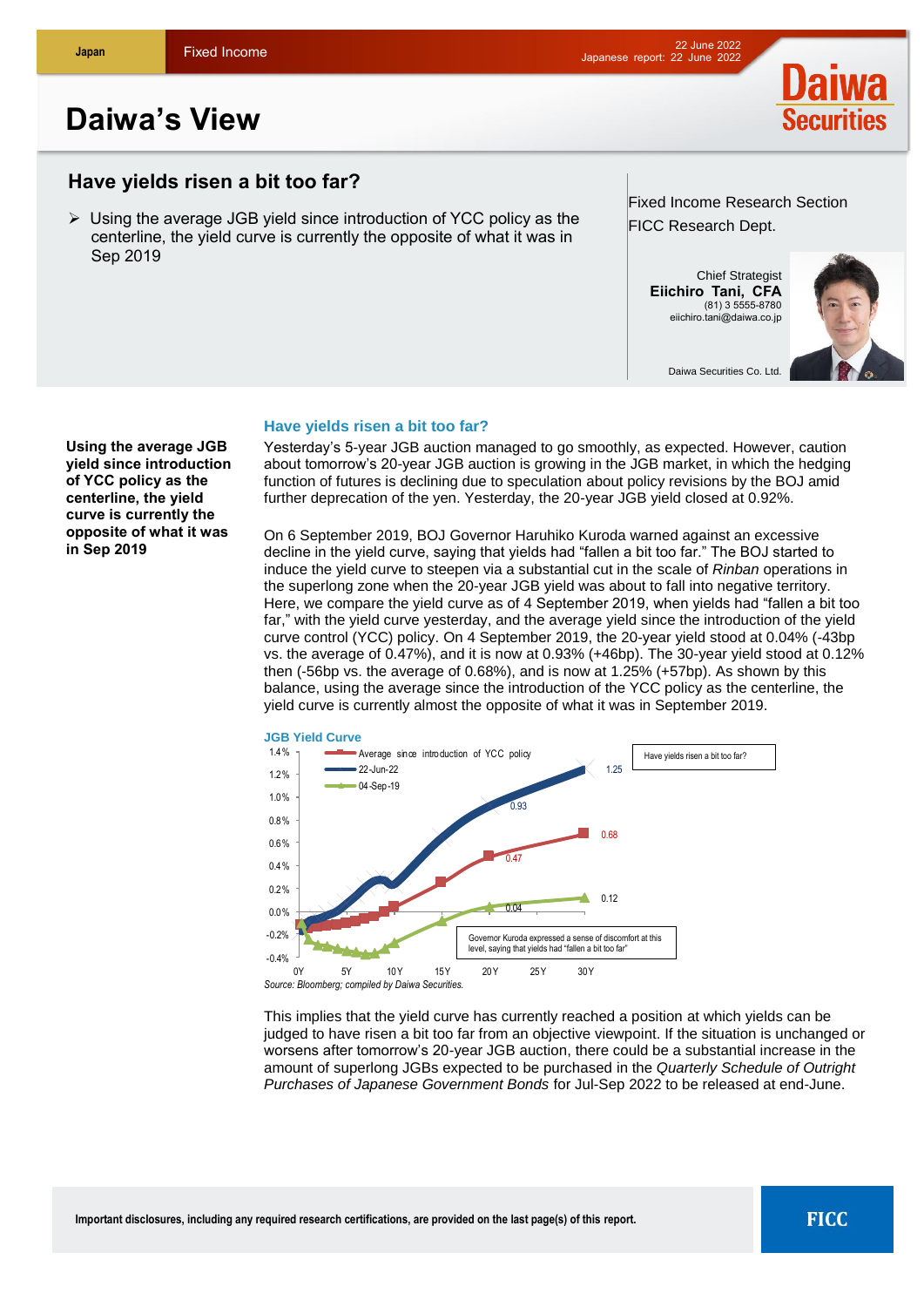

#### ◆**BOJ Governor Kuroda's interview with** *Nikkei* (6 Sep 2019)

・(Superlong JGB yields) have fallen a bit too far. Returns for life insurers and pension funds have declined significantly, and it has a negative impact on consumer sentiment. Of course, we'll adjust the volume and timing of our superlong bond market operations as necessary.

> Viewing the current JGB yield curve from a broader perspective, we found that it is distorted, with a concave shape in the 10-year zone due to fixed-rate purchase operations for 10-year JGBs at 0.25%. In addition, the fact that the 7-year yield is approaching 0.25% is one factor behind the decline in the functioning of bond futures. It can be said that this situation indicates that the YCC policy is approaching a critical stage in which the BOJ will be forced to choose between one of two options—either revise the level of YCC (or withdraw from the policy) or substantially increase the scale of *Rinban* operations across the entire curve.

> Of course, if the scale of *Rinban* operations were to be substantially increased, it would change an unspoken agreement between the BOJ and the market. That said, thinking about Governor Kuroda's comments, which were the trigger for the creation of this agreement, we found that it was the adjustments to the volume and timing, as needed, in response to the yield curve that had "fallen a bit too far." Of course, it is a well-known fact that Governor Kuroda was keeping in mind the possibility that a decline in investment returns for life insurers and pension funds might have a negative impact on economic activity due to psychologic reasons.

Therefore, it would be logical to think that the volume and timing of operations could be adjusted as needed if the situation changes to one with an excessive rise in yields and people are more concerned about a negative impact on economic activity because of psychologic reasons due to less confidence in the YCC policy (caused by an excessive rise in yields).

Also, while it is not a very decisive factor, the 20-year JGB yield has recently diverged upwards with regard to the balance it has had with the 10-year US yield (chart below). In particular, a surge over the past several days shows strong underperformance against swaps. This situation may also highlight weak demand for superlong JGBs—i.e., a need to increase the scale of *Rinban* operations. In any case, tomorrow's 20-year JGB auction and the subsequent shape of the yield curve will be the most noteworthy items in forecasting the quarterly *Rinban* operations to be released at end-June and future YCC operations.



#### **10Y US Yield, 20Y JGB Yield 20Y JGB Yield, Swap Rate, Swap Rate Spread**



#### *Source: Bloomberg; compiled by Daiwa Securities. Source: Bloomberg; compiled by Daiwa Securities.*